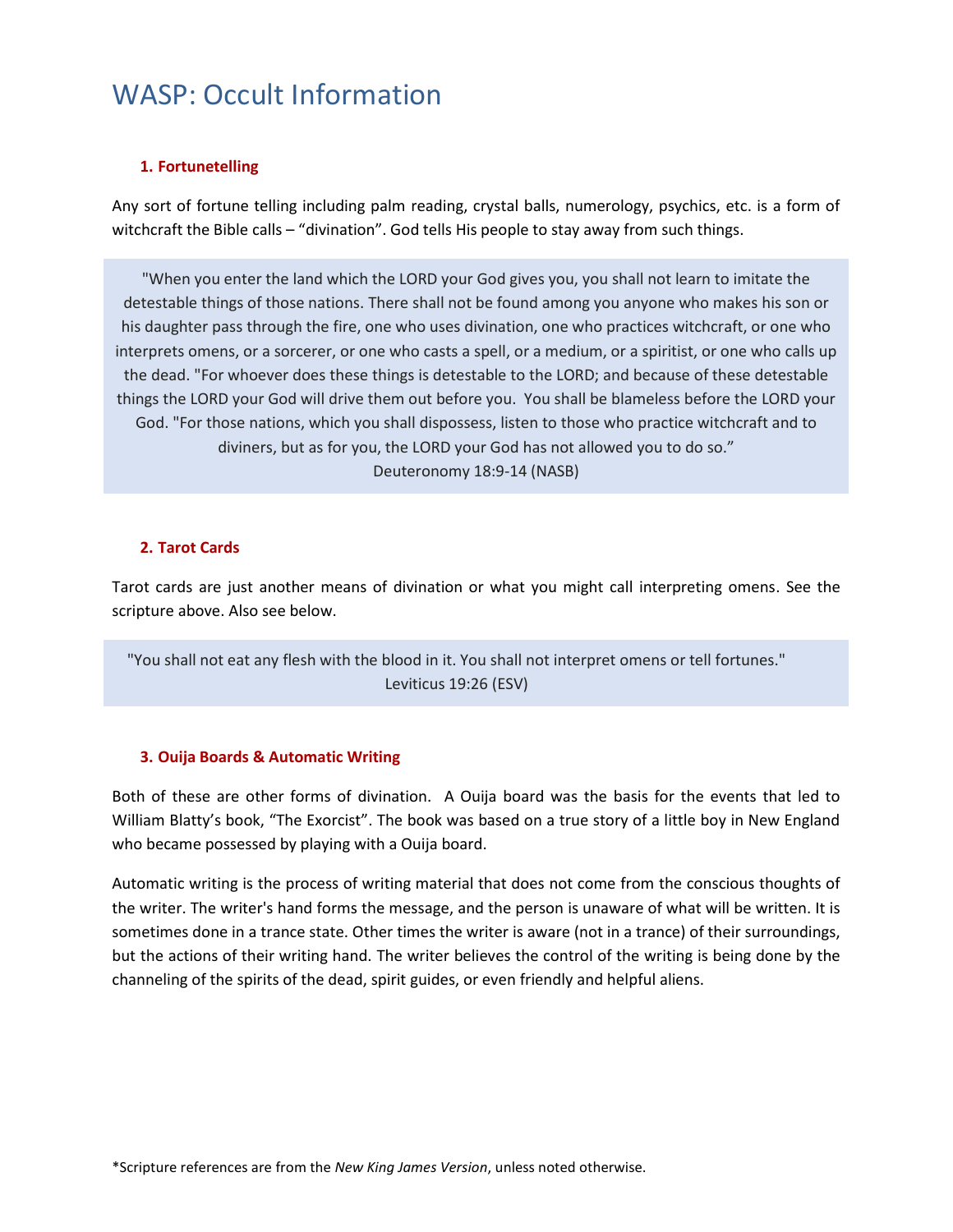## **4. Séances, Mediums, or Spiritists**

A séance is a meeting in which several people attempt to contact spirits of the deceased by the use of a medium or spiritist. The medium acts as a conduit for communication with the spirit. It is another form of divination. See scripture above.

## **5. Astrology and Horoscopes**

Astrology and Horoscopes are a form of divination which uses the alignment of stars into certain constellations to predict future events of the person involved.

"You are wearied in the multitude of your counsels; Let now the astrologers, the stargazers, [And] the monthly prognosticators Stand up and save you from what shall come upon you. Behold, they shall be stubble, the fire shall burn them; They shall not deliver themselves From the power of the flame; [It shall] not [be] a cool to be warmed by, [Nor] a fire to sit before!" Isaiah 47:13-14

## **6. I Ching**

I Ching (pronounced 'yee-jing') means "Book of Changes". A Chinese book of ancient origin consisting of 64 interrelated hexagrams along with commentaries attributed to Confucius. The hexagrams, originally used for divination, embody Taoist philosophy by describing all nature and human endeavor in terms of the interaction of yin and yang.

# **7. Hypnotism**

Self-Explanatory

# **A. Creative** *or* **Guided Visualization**

Visualization, a form of self-hypnosis, is a tool anyone can use to help foster healing. By providing positive pictures (creative imagery) and self-suggestion, visualization can change emotions that subsequently have a physical effect on the body. Creative visualization is based on the occultic principle that what exists in thought can be manifested in reality. This is actually a form of sorcery. As said by ritual magician Donald Tyson, "The underlying premise of a magical ritual is that if you represent a circumstance, or act out an event in your mind, it will come to pass in the world." In sorcery, this is sometimes called "the Law of Similarity." Underlying this principle are the beliefs that all concepts and objects are alive and that since we are God or Godlike, we are able to create and control with our minds and words.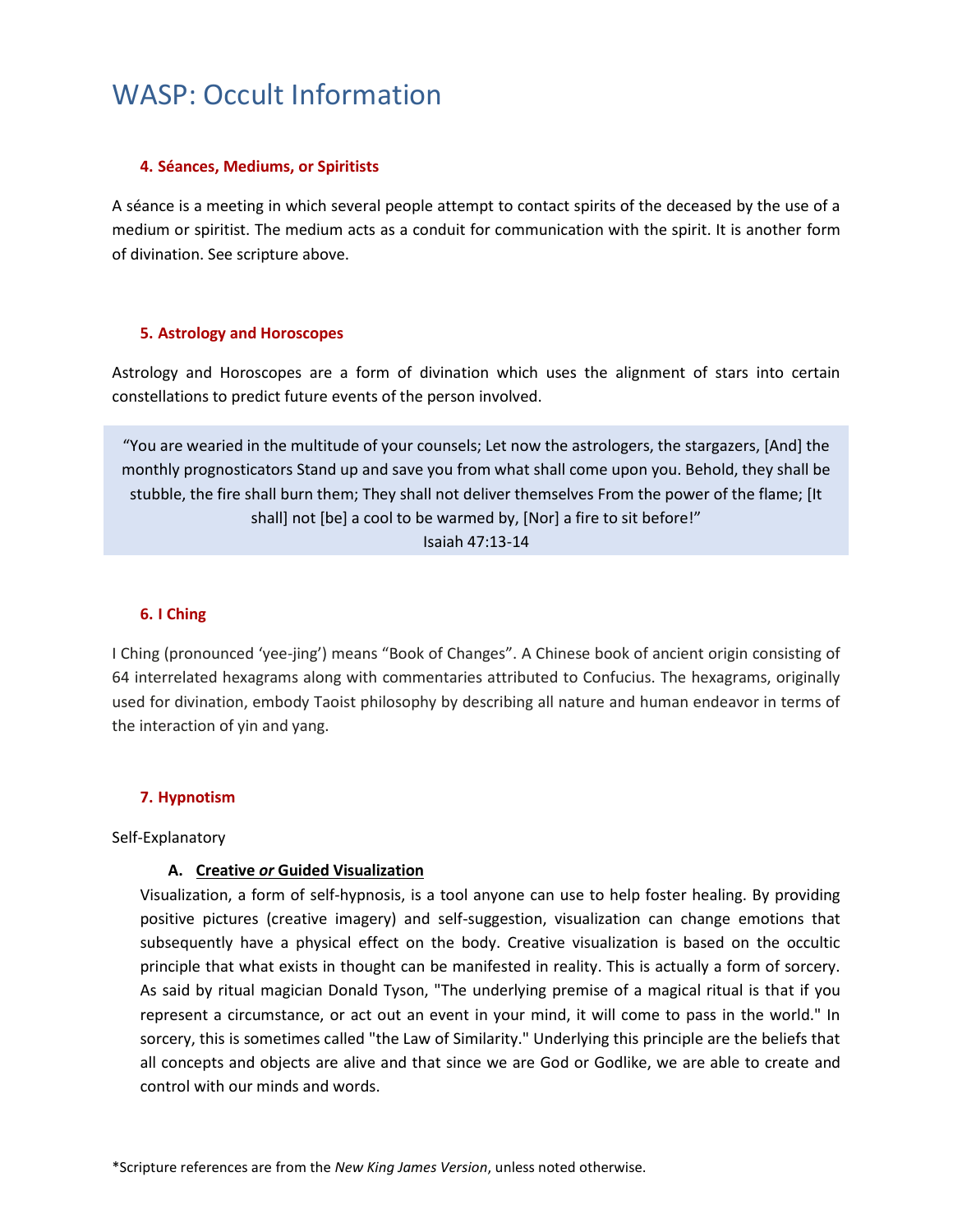# **8. Hypnotism**

Transcendental Meditation (TM) is the offspring of Hinduism, an eastern religious tradition. On a personal level and in a practical sense, TM "is a spiritual practice called yoga which is presented to the Western world as a 'scientific' way of reducing stress and finding peace within oneself.". TM, which is advertised as a meditative method of obtaining 'serenity without drugs,' was brought to the West in 1959 by Maharishi Mahesh Yogi, who had been a devotee of Swami Brahmanand Saraswati Maharij, a well-known and highly respected Indian Guru. *Man's Nature*: Maharishi teaches that human nature is basically good and unblemished, declaring that "'Simplicity and innocence are already deeply rooted in the very nature of each individual.'" When he also says, "The impersonal God is the Being which dwells in the heart of everyone. Each individual is, in his true nature, the impersonal God,"one cannot doubt that Maharishi views man as essentially good. *Man's Salvation*: Maharishi has taught others to "be still and know that you are God and when you know that you are God you will begin to live Godhood..."As it has been observed, "According to Maharishi, man has forgotten his inner divinity through the loss of the simple technique of experiencing it. This lost technique is TM.

### **9. Crystals**

Many, though not all, New Agers believe that gems (especially Crystals) possess mystical, esoteric, spiritual powers to bring the bearer health, wealth and good fortune.

### **10. Witchcraft, Wicca, or "White Magic"**

Wicca is a relatively new religion which combines elements from the occult, European paganism and Celtic Druidism. Wicca generally has no central organization nor are there any 'sacred' scriptures used in the religion. Most Wiccans typically worship a divine feminine as well as a divine masculine form. These forms may be particular deities or may be viewed as a non-personal spirit force. Wiccans often practice a form of witchcraft referred to as "white magic" which is focused on manipulating one's environment through the actualization of self-will using spells and incantations. For this reason, both male and female Wiccans may be called 'witches' while males may also be called 'wizards'. Due to the lack of any central organization, many Wiccans may practice their religion independently or may join groups called "covens". Wiccans intensely deny any association with Satanism as they do not recognize or worship a being called "Satan", however many of their customs, ideals, terminology and symbols are taken from Satanic sources.

A man also or woman that hath a familiar spirit, or that is a wizard, shall surely be put to death: they shall stone them with stones: their blood shall be upon them. Leviticus 20:27 (KJV)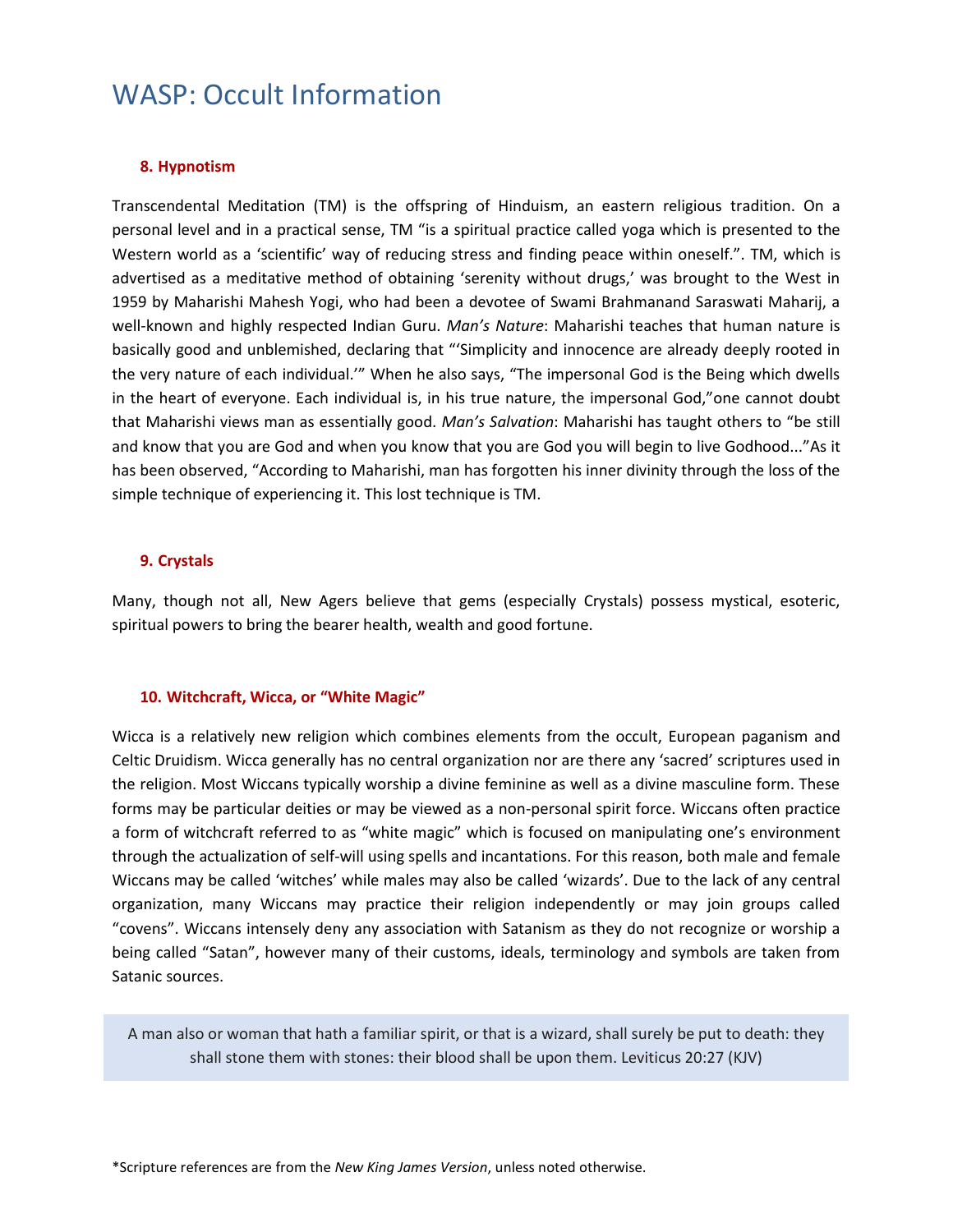## **11. Satanism**

Represented by two separate groups, secular and traditional Satanists. The secularists, also called atheistic Satanists, do not believe in a literal, personal, spiritual being called Satan, but rather consider Satan to be an archetype or symbol that represents the ideas of Satanic philosophy. Various satanic ideals include self-interest, indulgence, an anti-herd mentality, and an emphasis upon rational selfinterest. Examples of modern Satanism include The Church of Satan founded by Anton LaVey, Michael Aquino's Temple of Set, and Lord Egan's First Church of Satan. Traditional Satanism, also called theistic Satanism, which involves the worship of the Satan of the Bible through a perversion and parody of Christianity, appeared in the fifteenth century. Satanism can be divided into several different groups some atheistic and some not.

### **12. Voodoo**

African religion, animal sacrifice, chants and incantations. The supreme god of voodoo is pictured as impersonal, aloof, and requiring little from humans. The supreme god of voodoo is willing to share his glory with lesser gods (loa) and even tolerate their being worshipped. Individuals are encouraged to give themselves over to spirit possession in voodoo. Voodooists pray to their dead ancestors to receive guidance, protection, and healing.

#### **13. Channeling**

Simply stated, Channeling is the process whereby a human host claims to enter into an altered state of consciousness thereby allowing a spirit entity or alien being from some distant physical or spiritual realm to take possession of their body and give instructions to any who will listen. This altered state can be in varying degrees of control. Some channelers will have complete control of their body and simply speak the message of the spirit guide. Others will completely lose consciousness, entering a deep trance as the message is given from the entity. Upon their return to consciousness those who enter the deep trance state will remember none of the message. A third group of channelers will often remain conscious but will voluntarily yield control of their body for the purposes of allowing the entity to use their hands for writing messages. This form of Channeling is more commonly known as Automatic Writings.

#### **14. Reincarnation**

Reincarnation is the popular belief that after death the human soul or inner self leaves its former body and is eventually reborn into a new body. An earlier term is transmigration of the soul, indicating that the soul can migrate from one body to another. Depending on the religion or philosophy, the soul can appear incarnate in humans, animals or plants as it works its way toward an eventual escape from the cycle of birth, death and rebirth. Most religions that believe in reincarnation consider it the path to purity and salvation.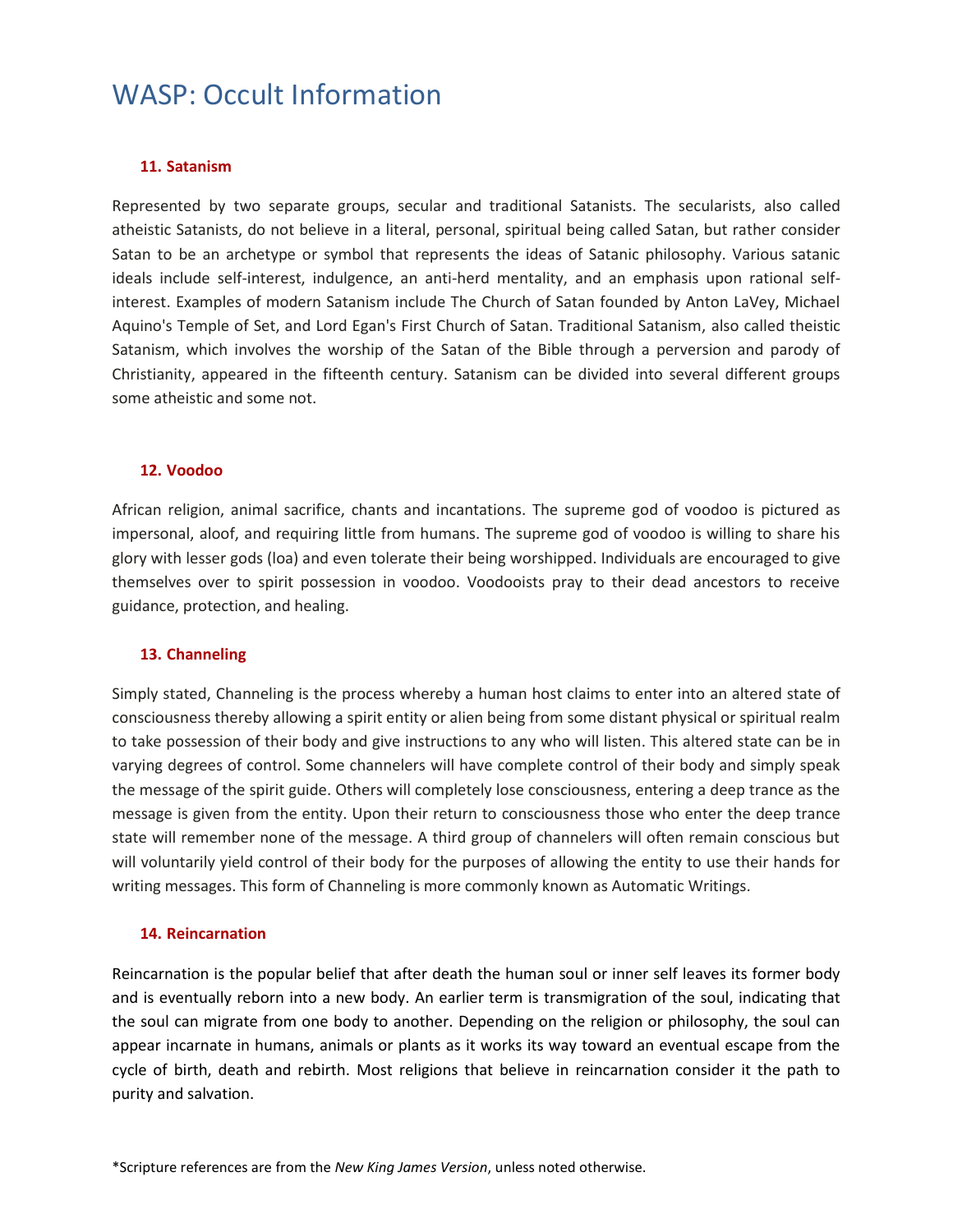### **15. Astral Projection**

Astral projection is an occult doctrine teaching method to induce an out of body experience (OBE), in which one's soul (i.e., astral body) departs the physical body, travels to various parts of the universe, then re-enters the body. Usually a "cord" is said to connect the soul and body at all times. Also called astral travel.

### **16. ESP**

ESP or Extra Sensory Perception is the alleged knowledge of an experience or a response to an external event apart from the five senses. This experience can take place either in a wakeful or dream state.

#### **17. Fantasy Role-Playing Games**

FRPs are games in which players assume the identity of mythical characters and participate in elaborate mental adventures. Critics have expressed concern over the tremendous amount of time often invested in the games. More disturbing are reports that the games often emphasize rape, violence, spells, magic and other occult themes. Some parents have also charged that their children committed suicide while under the influence of FRP.

#### **18. New Age Movement**

New-Age is a modern spiritual movement, influenced by global cultural knowledge and wisdom. The New-Age mindset is born from an environmental and social awareness of the need to break from rigid traditions, while taking what we need from various traditions to evolve towards living in harmony with our World. New-Age multiculturalism celebrates social and religious diversity and encourages exchange and adaptation. Enlightened New-Age spirituality runs parallel with advances in science, such as the importance of bio-diversity; and mathematical fractals. "The term New-Age referred to the coming astrological Age of Aquarius. We are concerned with the relationship between ourselves (mind, body, and spirit), and Universe, and other dimensions (micro-macro cosmos, quantum physics, alternate planes). While we tend to embrace many main-stream trends, we also seek alternative fringe concepts. New-Age refuses to be confined by dogmas, but is often willing to include empowering motivational psychologies, self-help, holistic health, parapsychology, consciousness research, ecological design, and their inter-connectedness."